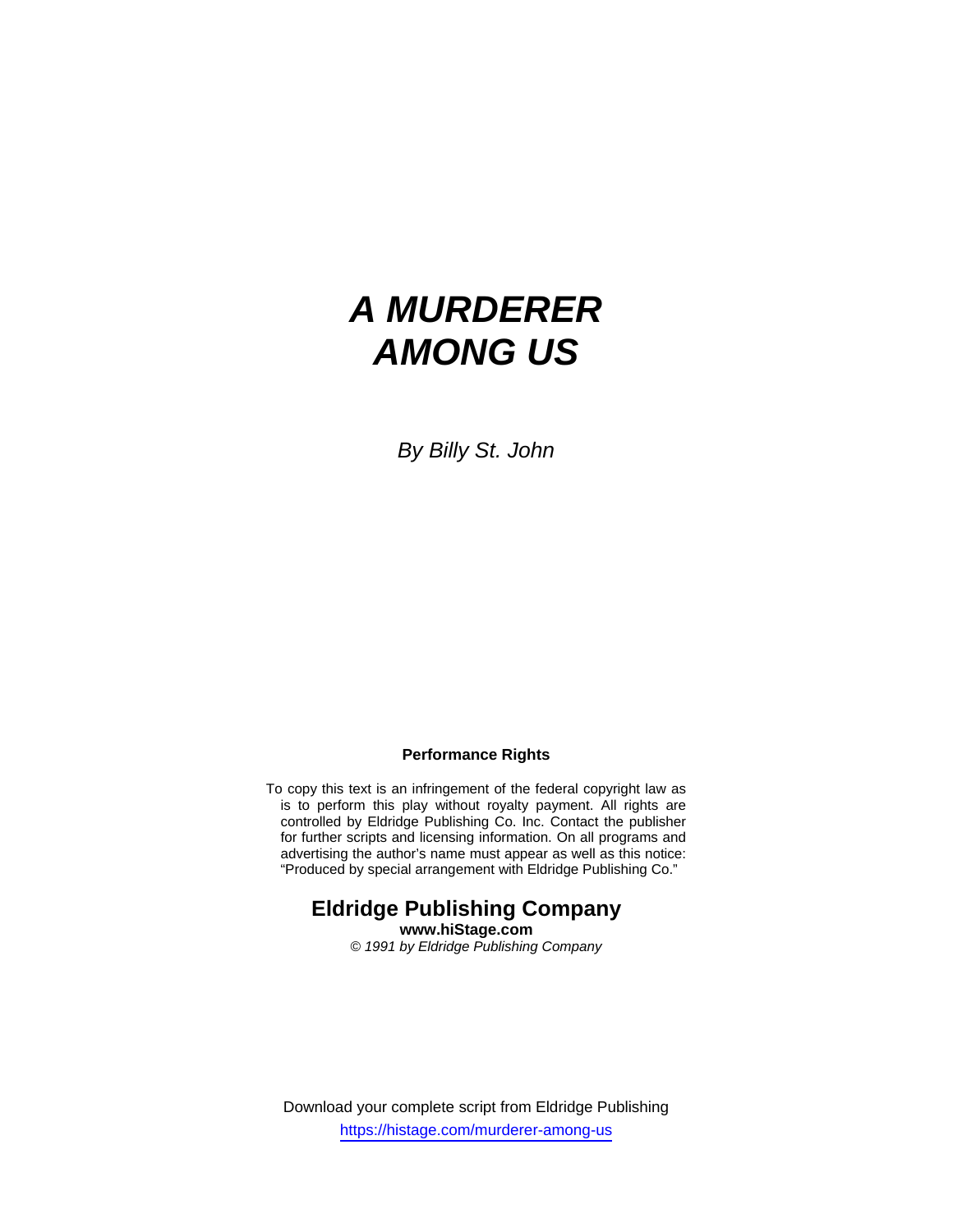*A Murderer Among Us - 2 -* 

### **DEDICATION**

*A MURDER AMONG US is dedicated to my siblings, - my brother, Steve St. John, and my sister, Connie St. John - McDonald, - with love Billy St. John*

#### **STORY OF THE PLAY**

 When college-age triplets Karen, Sharon, and Darren La Pointe, offspring of two famous detectives, are hired to solve their first murder mystery, they are determined to make their parents proud. The problem: Who killed Osgood Buckley-Lodge. His widow, Gwendolyn, has hired the triplets, admitting her actions killed her husband. But she says it was a trap and anyone who had stepped into the room that night would have been the murderer. Is she telling the truth, or setting yet another clever trap?

 Perhaps the murderer is Osgood's eccentric sister, or Gwendolyn's spoiled, lazy children, or the eerie butler and his sarcastic wife. To add more confusion, not one but two mysterious strangers appear during a thunderstorm.

 To catch the murderer among them, as well as find a missing will, the La Pointes call upon their special abilities -- Karen's brain, Darren's brawn, and Sharon's extra-sensory perception. They succeed, but not before there's a second murder, and an attempt on their own lives.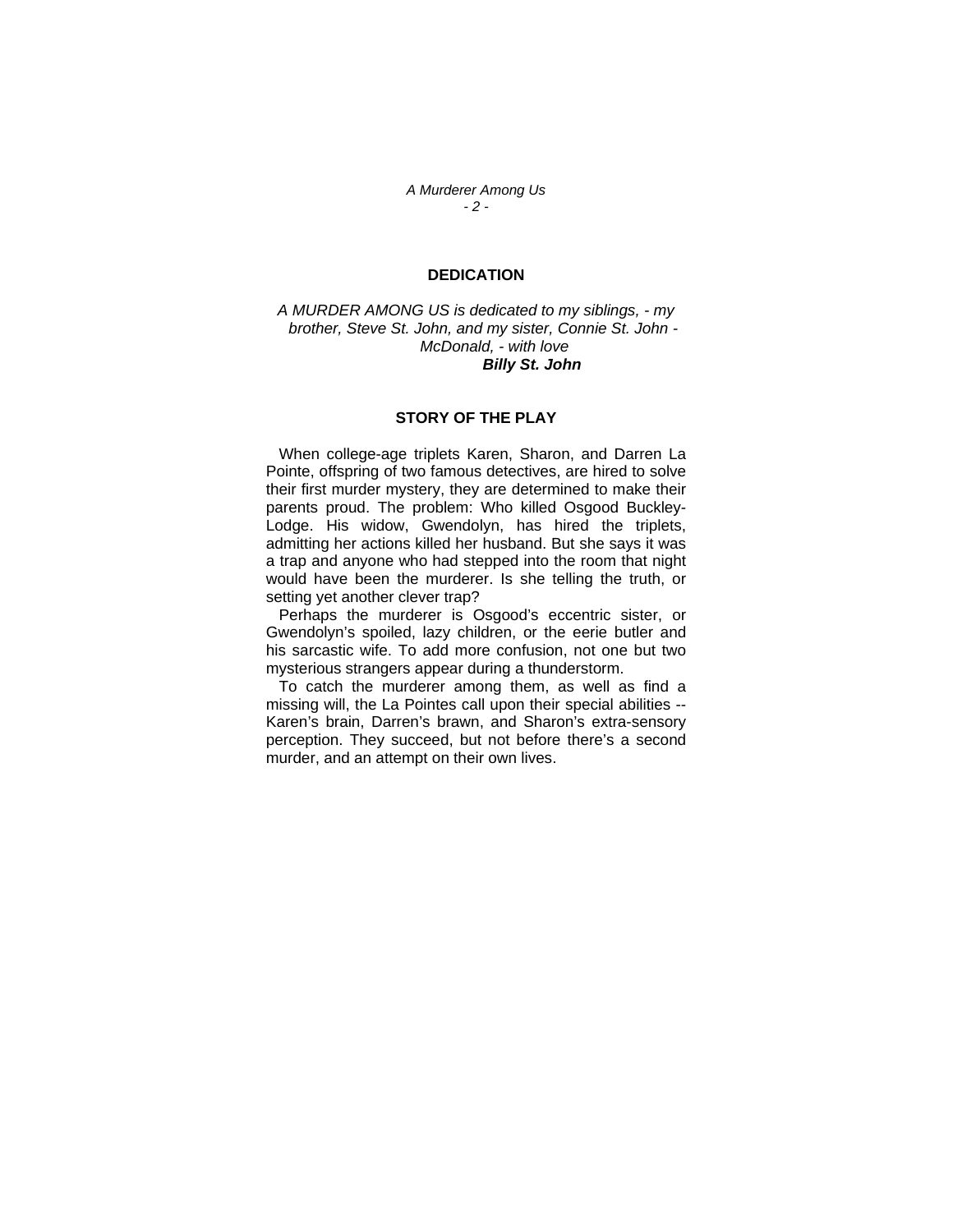*A Murderer Among Us - 3 -* 

## **CAST OF CHARACTERS**  *5M, 8W*

**GWENDOLYN BUCKLEY-LODGE**: Wealthy widow. **INGRID THORSON**: Swedish agency assistant. **BORIS ZACKERY**: Butler. **KAREN LA POINTE**: Sister with brains. **SHARON LA POINTE**: Sister with ESP. **DARREN LA POINTE**: Brother with muscle. **JASMIN ROGERS**: Gwen's spoiled daughter. **SIMON ROGERS**: Gwen's spoiled son. **OLGA BUCKLEY-LODGE**: Osgood's eccentric sister **DORIS ZACKERY:** Housekeeper, Boris's wife. **HARVEY LUMPKIN**: Attorney. **LETICIA BRISBAINE**: The other woman. **LT. JACK DAVIS**: Skeptical police detective.

#### **Synopsis of Scenes**

**Act I**  Scene 1: The study at Buckley-Lodge Manor. Dusk. Scene 2: About thirty minutes later. **Act II**  Scene 1: Later that night, a little past midnight.

#### **Props**

 Act I: Note pad and pen for Karen; tennis rackets for Jasmin and Simon; luggage for Boris and Darren; blood on Karen's thumb (see notes); handkerchief for Olga; twigs and leaves in the hair of Olga and Doris; gun for Harvey; coffee service for Doris; checkers game including sheets of 8 1/2 x 14 paper stapled together for Olga, knife handle on back of Boris.

 Act II: Handkerchief for Doris; notebook and gun for Jack; flashlight in desk; car keys for Harvey.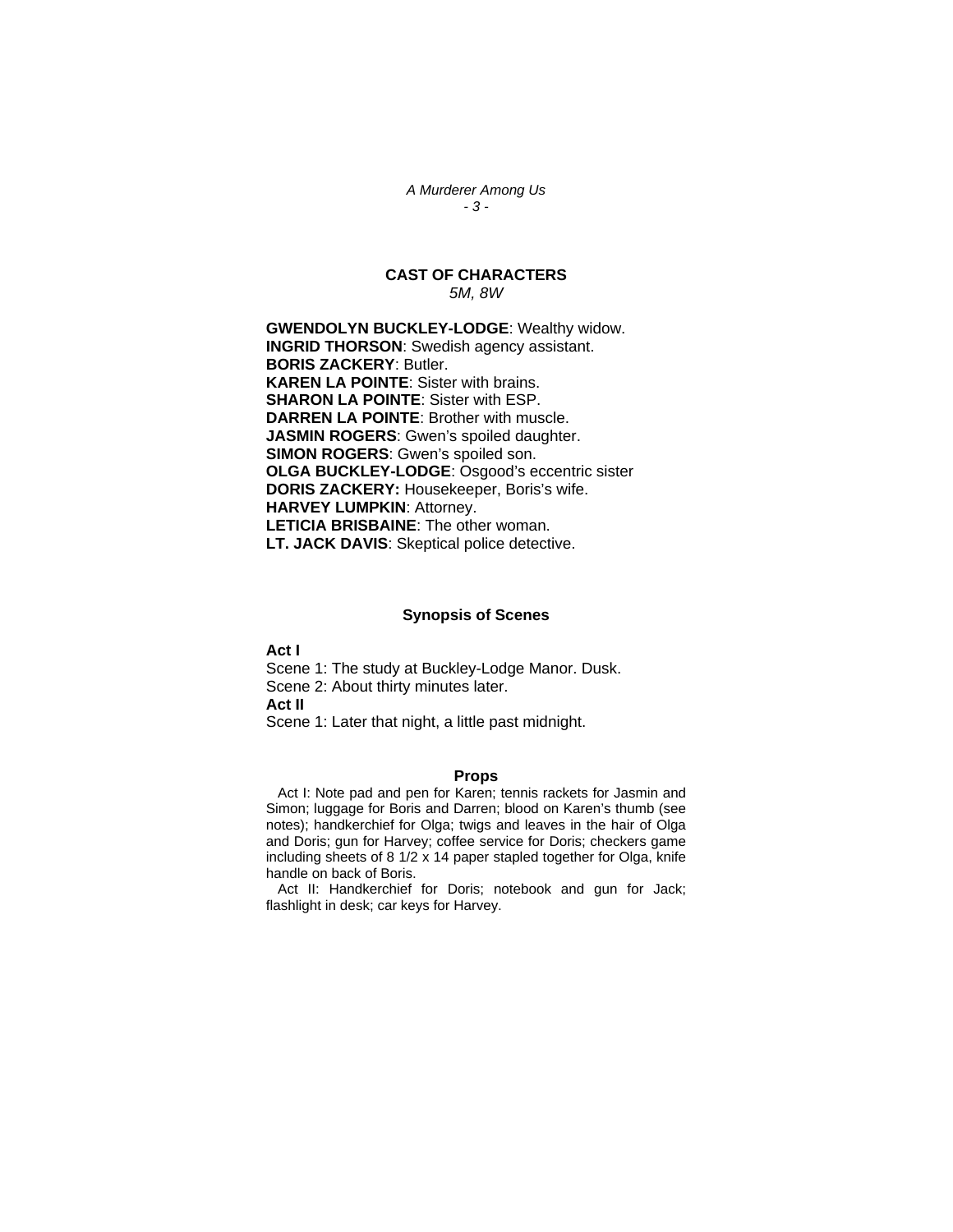#### **Set Design**

 The set is the study of Buckley-Lodge Manor, a country estate. A large bookcase which contains books, bric-a-brac and a candle, fills most of the right wall. There is a door DS of it.

 There is an archway in the center of the upstage wall; beyond it is a staircase leading out of sight to the R. The front door is out of sight to SL, and there is enough space between the staircase and the archway for entrances off UR as well. The entry hall area should be elevated a foot creating one step in and out of the main room.

 The left wall is dominated by a set of French doors that open out of the room; a set of draw drapes can close them off, and a set of sheers are always pulled shut over them. Through the sheers we can see the indistinct image of the front lawn and perhaps trees in the distance. SR there is a long sofa facing front with a pair of chairs DS of it on either side facing in toward each other. A small coffee table is below the sofa. A table of liquor bottles and glasses and a lamp is against the UR wall; over it hangs a display of six ornate daggers. Pictures and other decorations cover the entire upstage wall. A bell cord hangs to the L of the archway near a triple light switch.

 To the L of the archway is an armchair with a floor lamp above it. A desk on which is a telephone and a lamp with a shade that swivels and a strong bulb is placed against the UL wall; a desk chair is below it. A round game table is LC with four low-backed chairs around it. A light with a Tiffany shade hangs over the table.

#### **Karen's Scratch**

 A small container of stage blood should be preset on the drinks table for Karen to dab her thumb in juwt before she 'scratches" it on the dagger.

#### **The Lightning Scene**

 Rehearse this scene thoroughly with the lights on before trying it in the dark since the sudden flashes of light will truly be blinding. The light man is a vital part of this scene, so he should be involved in these rehearsals. The lightning flash - a scoop light mounted outside the French doors to shoot white light across the stage must be short in duration so that the audience will see just enough of the action to get the idea of what's going on, but not see too much. Since the light man won't be able to see where the actors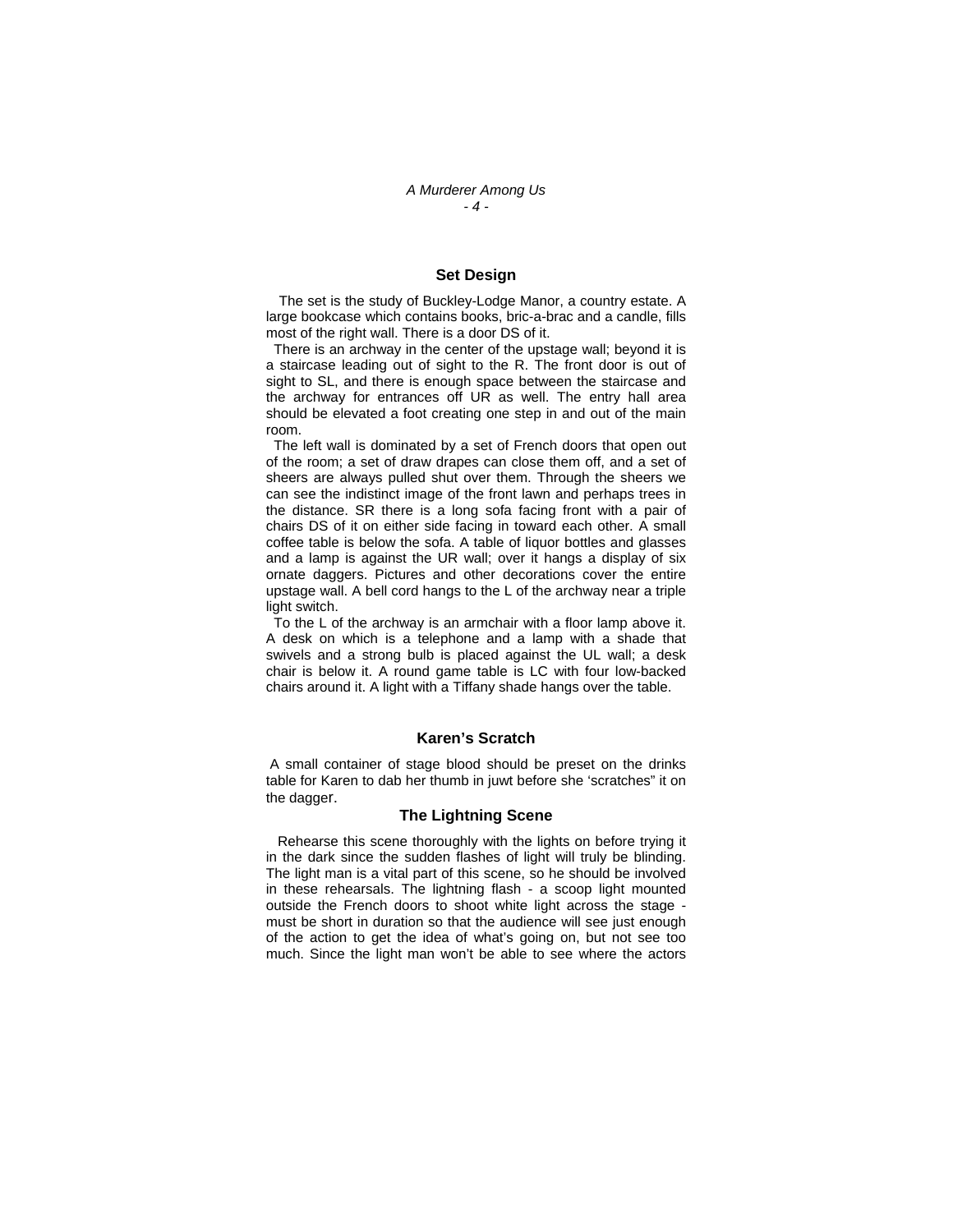#### *A Murderer Among Us - 5 -*

are in the dark, give him dialogue cues from the actors before each flash. Each actor with a specific cue for the light man must be sure to project his or her line above the general noise and confusion that is taking place.

#### **Boris' Death**

 Boris will have to have the handle of a fake knife attached to his back during the lightning scene. Have a small picture mounted on the wall behind him where he stands behind the L end of the sofa. Put the picture on hinges and cut a small hole in the flat behind it. A hook and eye can hold the picture securely closed. When the lights go out, a technician behind the flat can swing the picture open, and reach through the hole to attach the knife to Boris' back. This technician would be hidden from the audience's view even during the lightning flashes. The knife handle could have a strip of Velcro glued to it, with a matching strip of Velcro sewn to the back of Boris' coat. An alternate suggestion would be to have a pin or hook attached to the handle so that the handle could be hooked to Boris' coat.

 Jasmine must remove a knife from the display board during one of the blackouts. She can lay it behind the row of liquor bottles on the drinks table. During the blackout in Act II, she will also remove the knife she holds on Olga, of course.

 A blood capsule can be pre-set on the drinks table. As Boris is gathering liquor bottles, while his back is to the audience, he can pick it up. During a blackout, he can slip it into his mouth. At the proper moment, he can bite the capsule and use his tongue to force the fake blood out of the corner of his mouth. White Kayro syrup and red food coloring made a realistic looking substitute for blood that you can put into your mouth.

Please see end of script for Costuming Suggestions.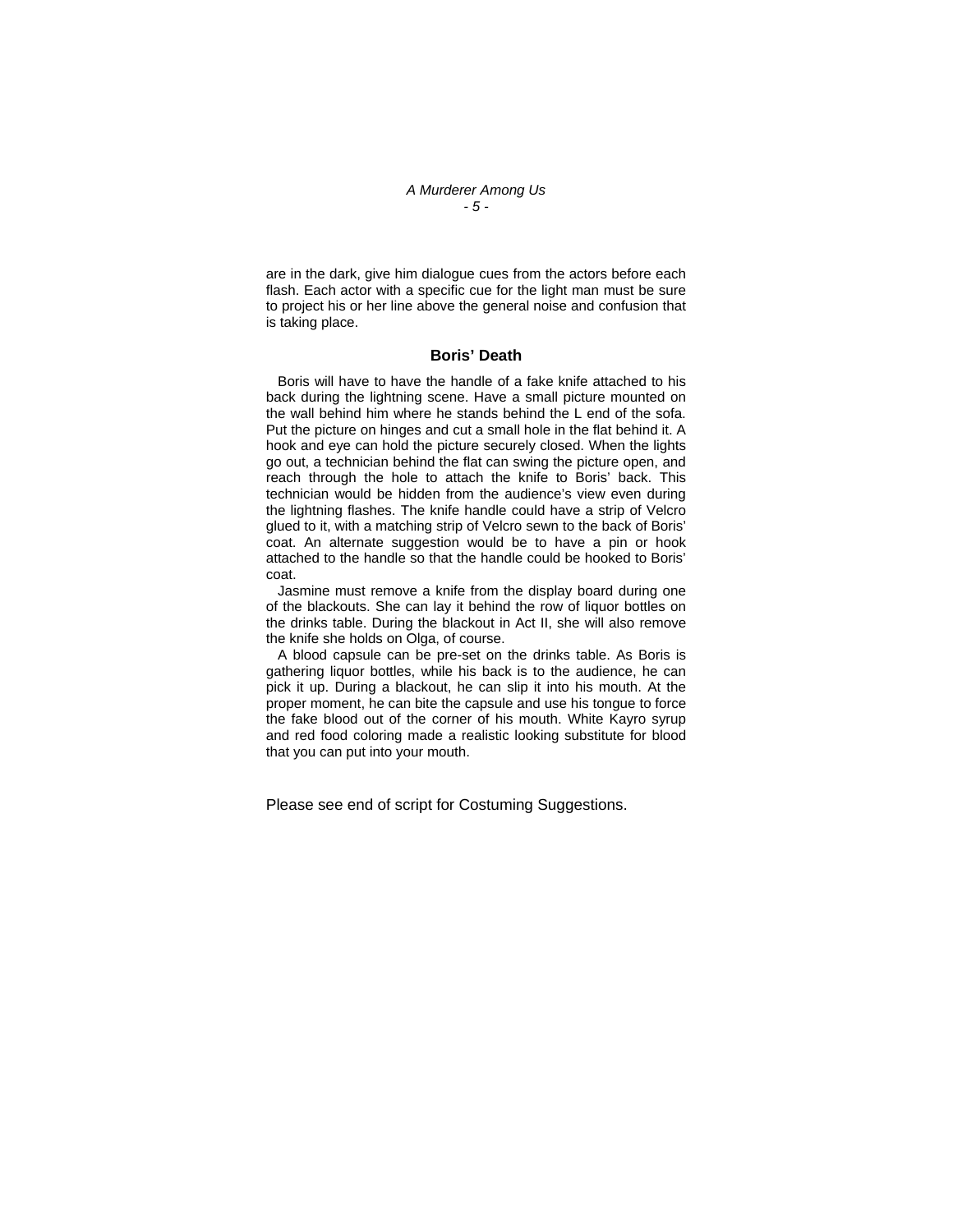#### *A Murderer Among Us - 6 -*

# **ACT I**

*(BEFORE CURTAIN: A telephone RINGS in the darkness. An area light comes up on a distraught GWENDOLYN BUCKLEY-LODGE DL, who is holding a telephone. )* 

GWEN: Answer! Oh, do hurry and answer!

*(A SPOT comes up on INGRID DR, who lifts a telephone receiver to her ear.)* 

- INGRID: Allo! Trident Detective Agency. How may ve help yoo?
- GWEN: This is Gwendolyn Buckley-Lodge. You must put me through to Mr. or Mrs. La Pointe immediately!
- INGRID: Vell, dot vould be hard to dew dey're in Holland tracking down a diamond ring - I mean, a diamond smuggling ring.
- GWEN: But they're the best detectives in the city. I need them desperately. What am I going to do?
- INGRID: File dey've gone, dey've left dere children in charge - Sharon, Karen and Darren. Dey can handle duh case for yoo, I'm sure.

GWEN: Dere - I mean, their children?

- INGRID: Oh, yah, dere triplets. Dey're studying at duh university to be great detectives, yoost like Mr. and Mrs. La Pointe. I know dey can help yoo.
- GWEN: They're students?
- INGRID: Yeah. Dey're very good; *(Pronounced like "GOUDa" cheese.)* I know - I'm in class vid dem. I'm an exchange student from Sveden. Dey hired me to be dere secretary file ve're on summer break.
- GWEN: I see. Well, I suppose they'll have to do. You see, my husband has been murdered -
- INGRID: *(Cutting in.)* Oh, yumping Yehosafat! I'm sure dey can find out who killed him!
- GWEN: I know who killed him I killed him. I need to find out why.